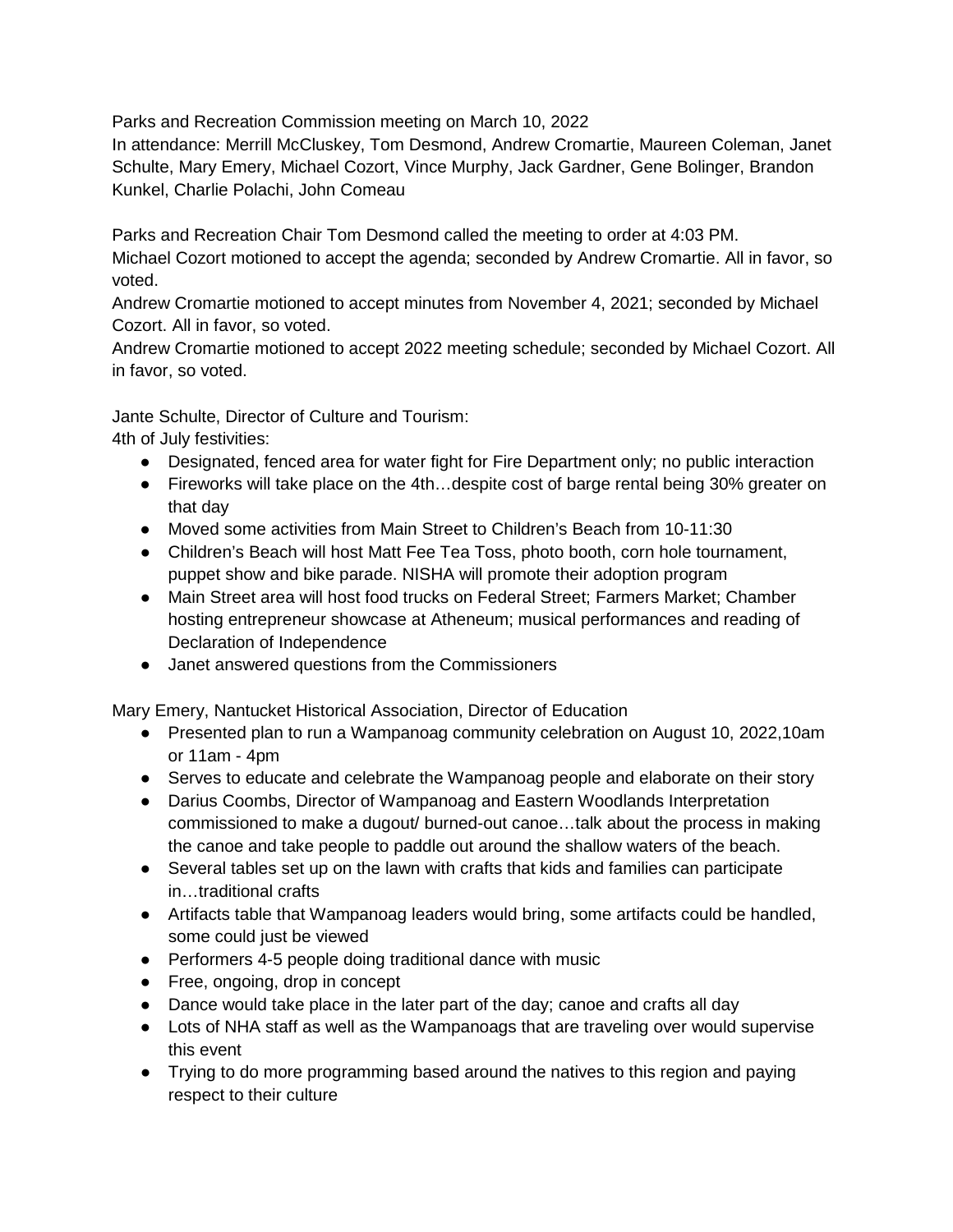- Filled out a permit for the proposed date with Marina
- No food
- Commissioner Michael Cozort motioned to support this program under the Licensing guidelines and to be able to move forward; seconded by Andrew Cromartie. All in favor, so voted.

Charlie Polachi, Parks and Recreation Manager

- Issued rewritten bid for maintenance plan at all playing fields; 2 good bids that have been submitted, hoping to have someone to take over the maintenance of those fields to assist DPW work load
- Spoke with public school athletic director about hosting the field hockey program at Nobadeer or Delta in Fall 2022, but probably not going to happen because they're hitting pause on their Public School Master Planning

Gene Bolinger, Vice President of Weston & Sampson

- Wants to help develop solutions to adequate playing fields with hopes that some of the solutions are near term and some are longer term solutions
- Wants to get on agenda for April to go over more details for conversations over synthetic turf at Tom Nevers, Delta, and school fields
- 3 Town Beaches Concessions Study: under contract, have a purchase order, plan to look at the three facilities and develop a plan improving them over time, the building itself and the outside facilities (ie handicap ramps, parking etc.)
	- In holding pattern, waiting for DPW
- Multiuse trail at Tom Nevers
	- Developing proposal for next phase of work
	- Completed public outreach but would like to go further
	- Go from schematic design to really completed design

DPW feasibility study:

● Brandon Kunkel, Weston & Sampson Landscape Architecture: revisit the study to refine based on updates brought up by DPW Director Stephen Arceneaux, in process and collaborating with DPW to come up with updates at Delta

Tom Nevers Bank Stabilization and Solid Waste Removal:

Met with coastal zone management and Army Corps discussed remediate some solid waste, what can we do once we take out the waste and stabilize the embankment from erosion

- Not looking to make this too permanent because once you do one area it affects all surrounding areas
- Recommended putting in temp berms to help mitigate impact from wave action (but not a long term solution)

Open Space and Recreation Plan:

- The plan has been out of date for a while and working on getting a new draft submitted with the state
- This document being submitted and accepted to the state puts Nantucket in a good position for funding to develop initiatives for open space for recreation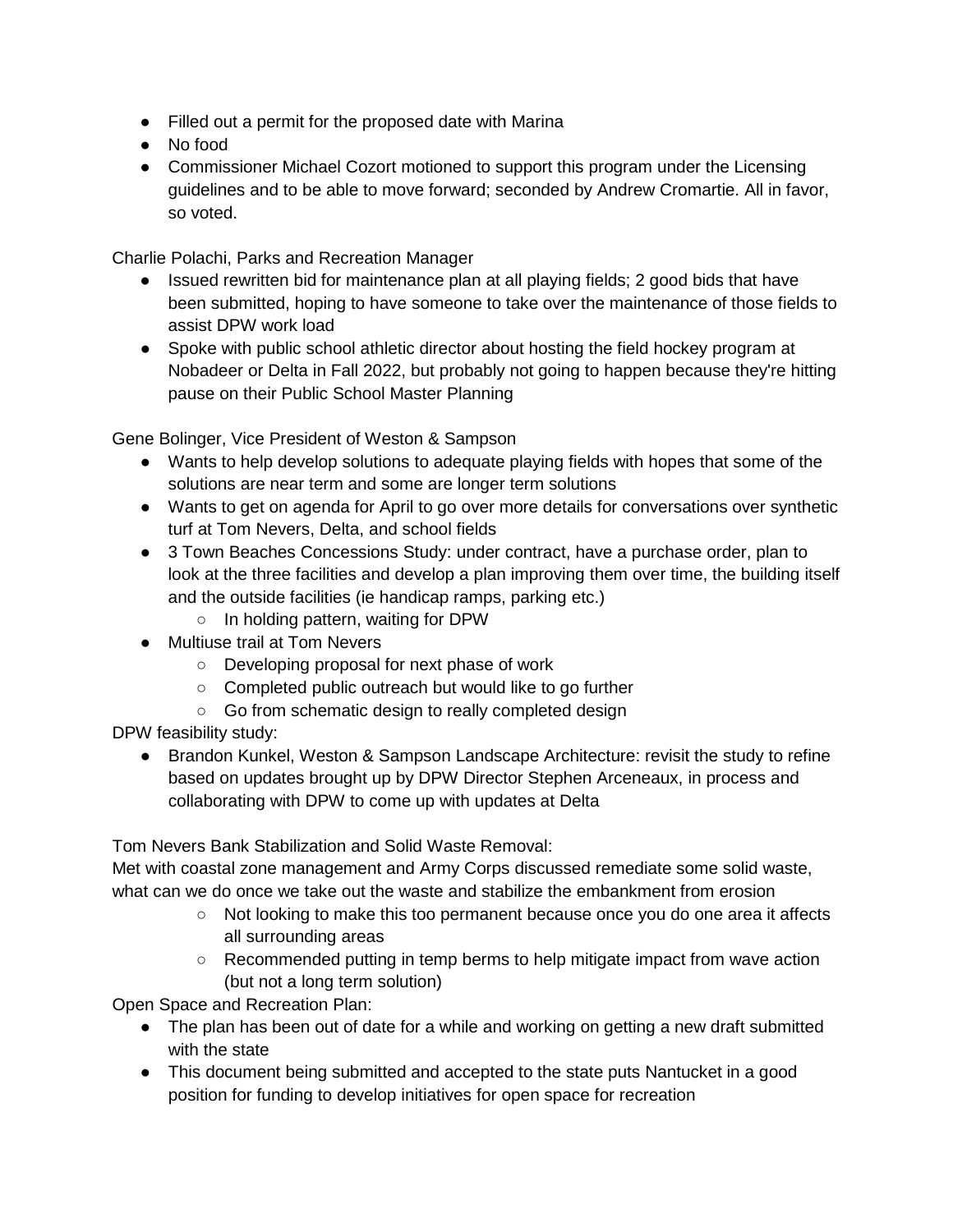Nobadeer Fieldhouse:

- Under construction: work continuing
- Brandon Kunkel: Architect John Como is the project manager for the field house and indicated that things are going well from construction perspective, biggest issue has been supply chain issues, referencing door delays (40 week lead time); they are about 50% complete with construction.
- Charlie: foundation is laid, structure should be going up this week and next

Gene Bolinger discussing:

Town wide Park and Recreation Master Plan Updates:

- Establishing modified field improvement approaches at Nobadeer, Delta, Tom Nevers
- Confirm strategy to advance low risk work, achieve short term gains
- Establish new cost estimates, plan diagrams to position for implementation
- Update/amend Master plan report in accordance with aforementioned
- Looking at developing updated schematic plans for the 3 fields, focus mainly on Nobadeer and Delta Fields
	- Bringing forward updated cost estimates
	- Identify a timeline for accomplishing the improvements
	- Incorporate existing footprints to improve campuses but realizing there is scheduled programing that they need to juggle
	- Nobadeer- if it isn't synthetic turf, maybe new natural turf field, but also maybe there are other updates and improvements…ex assessing irrigation, drainage, grading etc
	- Delta- what can we do in the short term, maybe on the Milestone Road side of the property, extending more fields without impact to surrounding areas
	- $\circ$  Tom Nevers- worried about cliff erosion, but maybe the inner part of the facilities can be improved and short-term adjustments can be put in motion

Tom Desmond:

- Recognizes the sincere and important concern about the fields
- Town paid Weston & Sampson \$120k for a new plan that was carefully vetted
- What happens to the synthetic field at Tom Nevers when it's lifespan is up?
- Thinks we can't, in good conscience, move forward with the synthetic turf field plans due to the environmental impact
- Gene Bolinger thinks there is not a good environmental solution to a synethic turf field
- Tom thinks we need to go back to square one
	- Wants game fields for football, soccer, lacrosse, and field hockey; no practice on those fields
	- Wants new practice fields

Michael Cozort: wondering if when Tom says a game field does he mean for each sport? Tom Desmond: yes a new field for each sport

Michael Cozort: most coaches want to play on the field that they are practicing on (based on his knowledge and experience as an athlete and coach himself). You have to think about the practicality of transporting young kids vs older kids. Not practical to transport the middle school kids back and forth but MAYBE okay for high school aged athletes